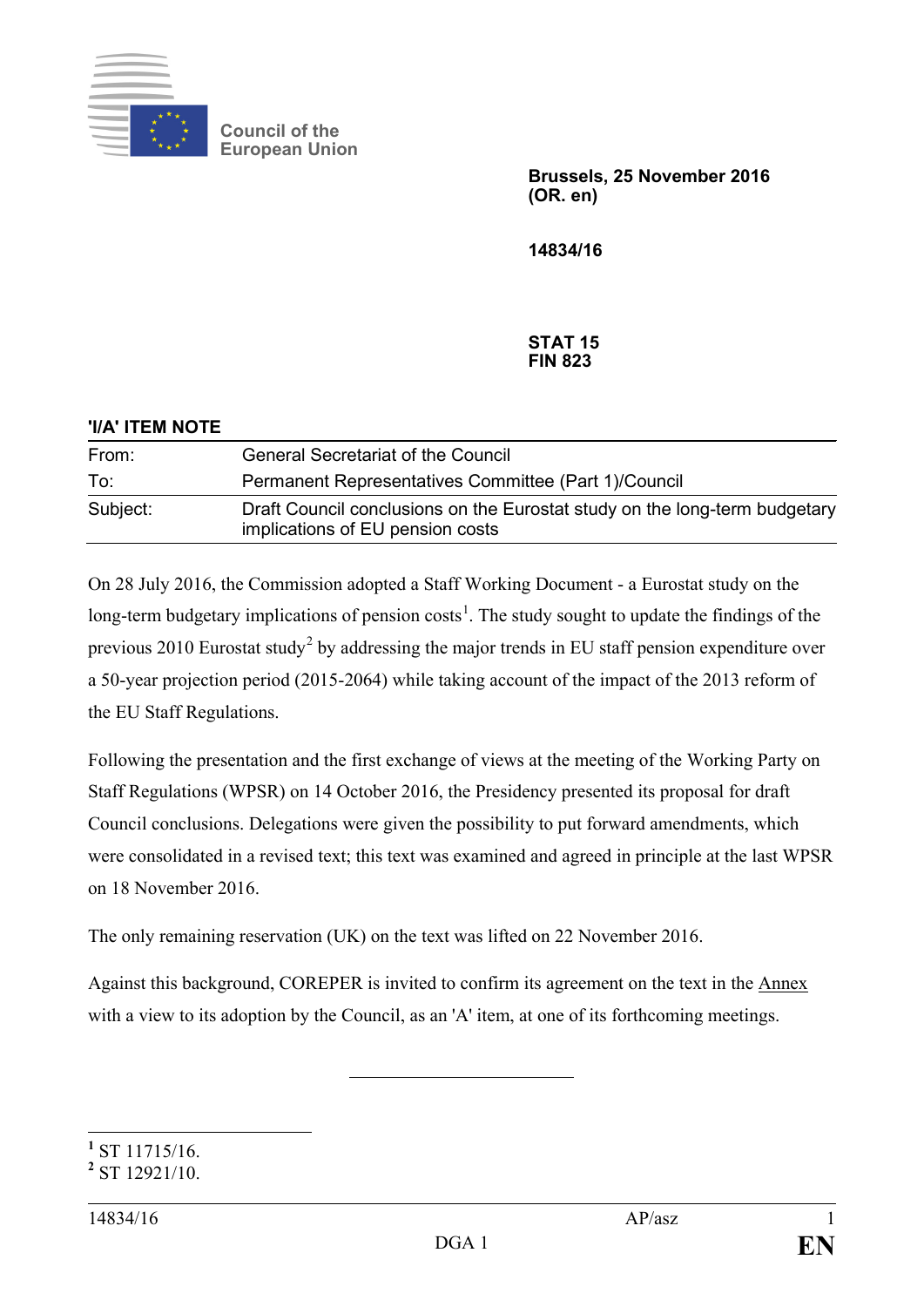## **DRAFT COUNCIL CONCLUSIONS**

## **on the Eurostat study on the long-term budgetary implications of EU pension costs**

## THE COUNCIL OF THE EUROPEAN UNION

- 1. TAKES NOTE of the Eurostat study on the long-term budgetary implications of pension costs (ST 11715/16), which addresses the major trends in EU staff pension expenditure over a 50 year period and provides an objective and realistic assessment of the elements which have a significant impact on that expenditure.
- 2. ACKNOWLEDGES that the two recent reforms of the Staff Regulations have brought changes to a number of legal provisions relating to pensions and will lead to lower expenditure, even though the changes remain insufficient compared to what the Council deems necessary and appropriate .
- 3. UNDERLINES the importance of maintaining the long-term sustainability of the EU pension system.
- 4. EXPRESSES its concern at the development of pension costs as more EU staff members are reaching pensionable age and, as a result, pension expenditure is expected to continue to grow until the 2040s.
- 5. STRESSES the need to reduce the overall impact of pension costs in the context of the Multiannual Financial Framework in the medium and long term.
- 6. REQUIRES greater efforts by all EU institutions to achieve the 5 % staff reduction target as per the Interinstitutional Agreement of 2 December 2013 on budgetary discipline, taking into account the Joint Statement of the EP, the Council and the Commission of 17 November 2016.